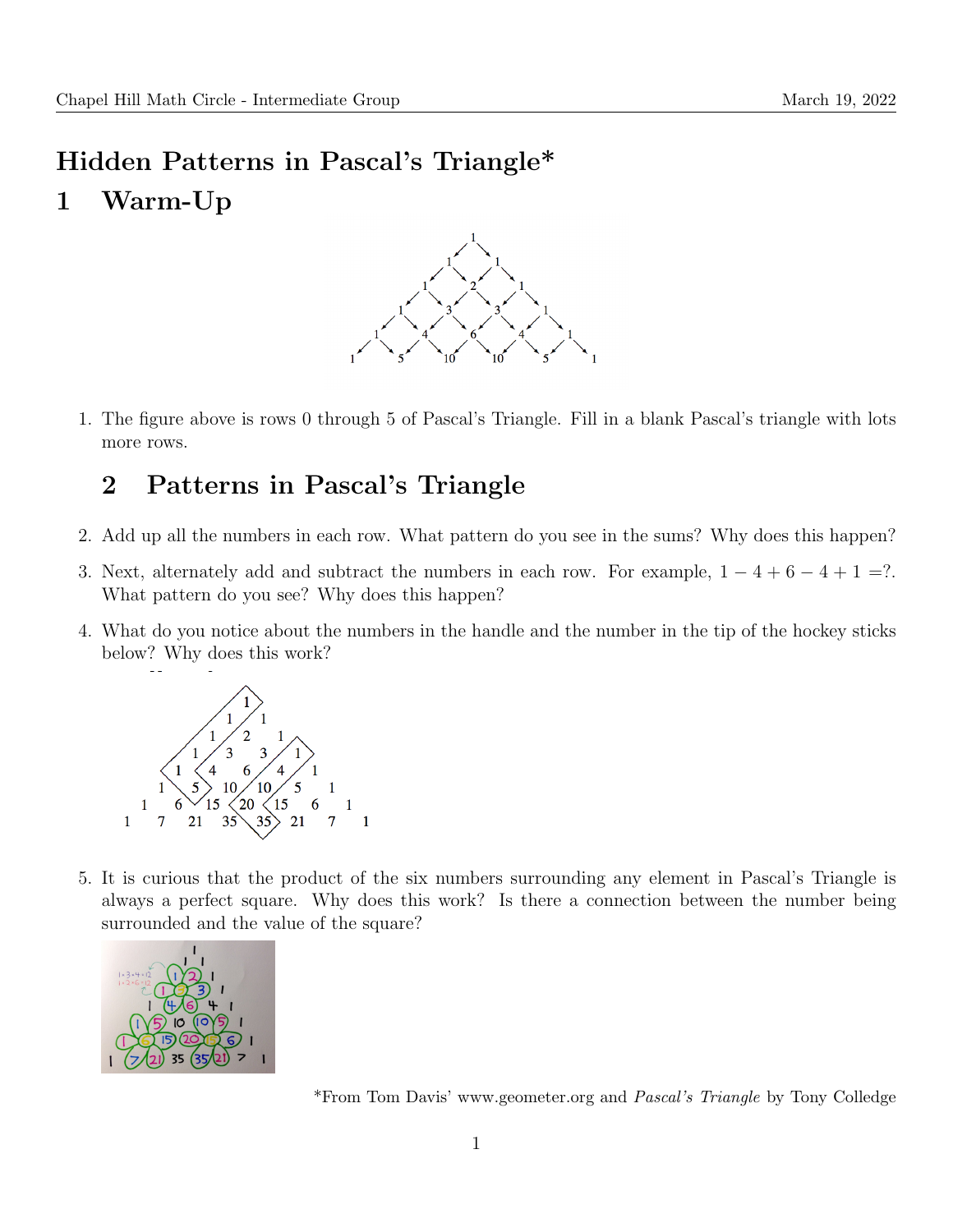- 6. See how many of the following famous sequences of numbers you can find in Pascal's triangle, either staring you in the face or hidden as the sum of some other numbers in Pascal's triangle?
	- Triangular numbers?



• Square numbers?



• Tetrahedral numbers?



• Square pyramid numbers



- Fibonacci numbers? (what is the rule for generating these numbers?) 1, 1, 2, 3, 5, 8, 13, 21, 35...
- Powers of 11
	- $1, 11, 11<sup>2</sup>, 11<sup>3</sup>, ...$

Can you explain why each of these sets of numbers appear where they do in Pascal's triangle?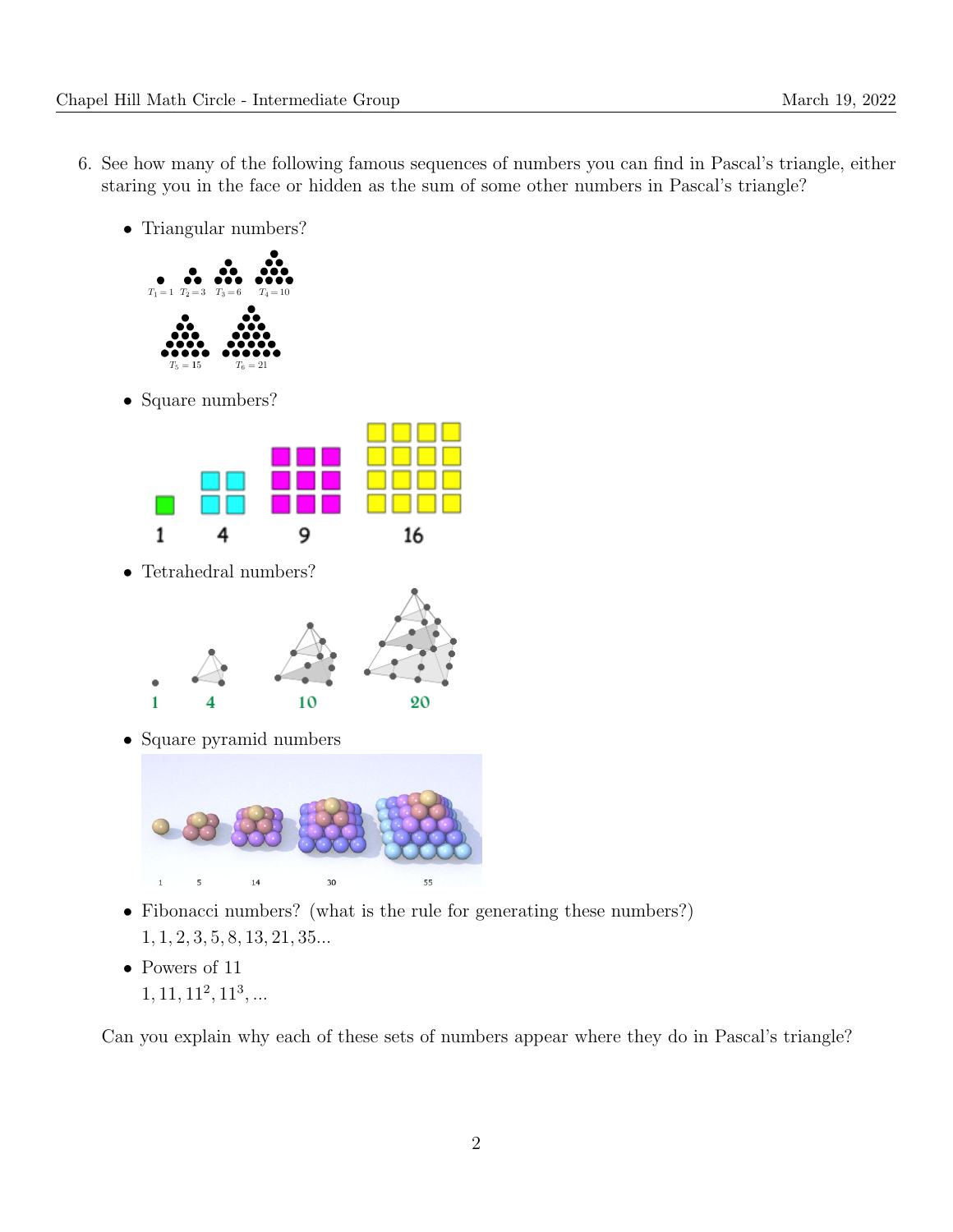## 3 Coloring Pascal's Triangle

7. Take a large copy of Pascal's Triangle on graph paper with one square per number, starting at the upper left hand corner. Color each square black if it is an odd number and white if it is an even number. What visual patterns do you find? If you are having trouble fitting large numbers in squares, you could instead write out Pascal's triangle "mod 2" with 1's and 0's, where 1 is for an odd number and 0 is for even.

| $\Diamond$              | $\mathsf{A}$ | B           | $\mathsf{C}$ | D            | E            | F       | G<br>×.      | н           | T           | $\mathbf{J}$ | κ |
|-------------------------|--------------|-------------|--------------|--------------|--------------|---------|--------------|-------------|-------------|--------------|---|
| $\mathbf 1$             | $\mathbf 1$  | 1           | 1            | 1            | $\mathbf 1$  | 1       | $\mathbf{1}$ | $\mathbf 1$ | $\mathbf 1$ | $\mathbf 1$  | 1 |
| $\overline{a}$          | $\mathbf 1$  | $\bf 0$     | 1            | o            | $\mathbf 1$  | $\circ$ | $\mathbf 1$  | $\mathbf 0$ | $\mathbf 1$ | $\bf 0$      |   |
| $\overline{\mathbf{3}}$ | 1            | 1           | $\bf{0}$     | $\bf{0}$     | 1            | 1       | o            | $\circ$     | $\mathbf 1$ |              |   |
| 4                       | $\mathbf 1$  | $\mathbf 0$ | $\bf{0}$     | $\mathbf{o}$ | $\mathbf{1}$ | $\circ$ | $\circ$      | $\mathbf 0$ |             |              |   |
| 5                       | $\mathbf{1}$ | ī.          | 1            | 1            | o            | o       | ٥            |             |             |              |   |
| 6                       | $\mathbf 1$  | 0           | 1            | o            | o            | o       |              |             |             |              |   |
| $\overline{7}$          | $\mathbf 1$  | 1           | 0            | $\mathbf 0$  | 0            |         |              |             |             |              |   |
| 8                       | 1            | 0           | $\bf{0}$     | $\bf{0}$     |              |         |              |             |             |              |   |
| 9                       | $\mathbf 1$  | ı           | 1            |              |              |         |              |             |             |              |   |
| 10                      | $\mathbf 1$  | 0           |              |              |              |         |              |             |             |              |   |
| $11\,$                  | $\mathbf 1$  |             |              |              |              |         |              |             |             |              |   |

8. Try the same thing using Pascal's triangle "mod 3": color the squares black if they are not divisible by 3 and white if they are divisible by 3. Try mod 4, or mod 5, and mod 7.

## 4 Grid-walking and Coin-Flipping

9. A town has north-south streets and east-west streets. Suppose you start at the northwest tip A and walk only south and east. At each intersection, write the number of ways you could get to that intersection. For example, there are three ways to get to intersection B.



What does this have to do with Pascal's Triangle?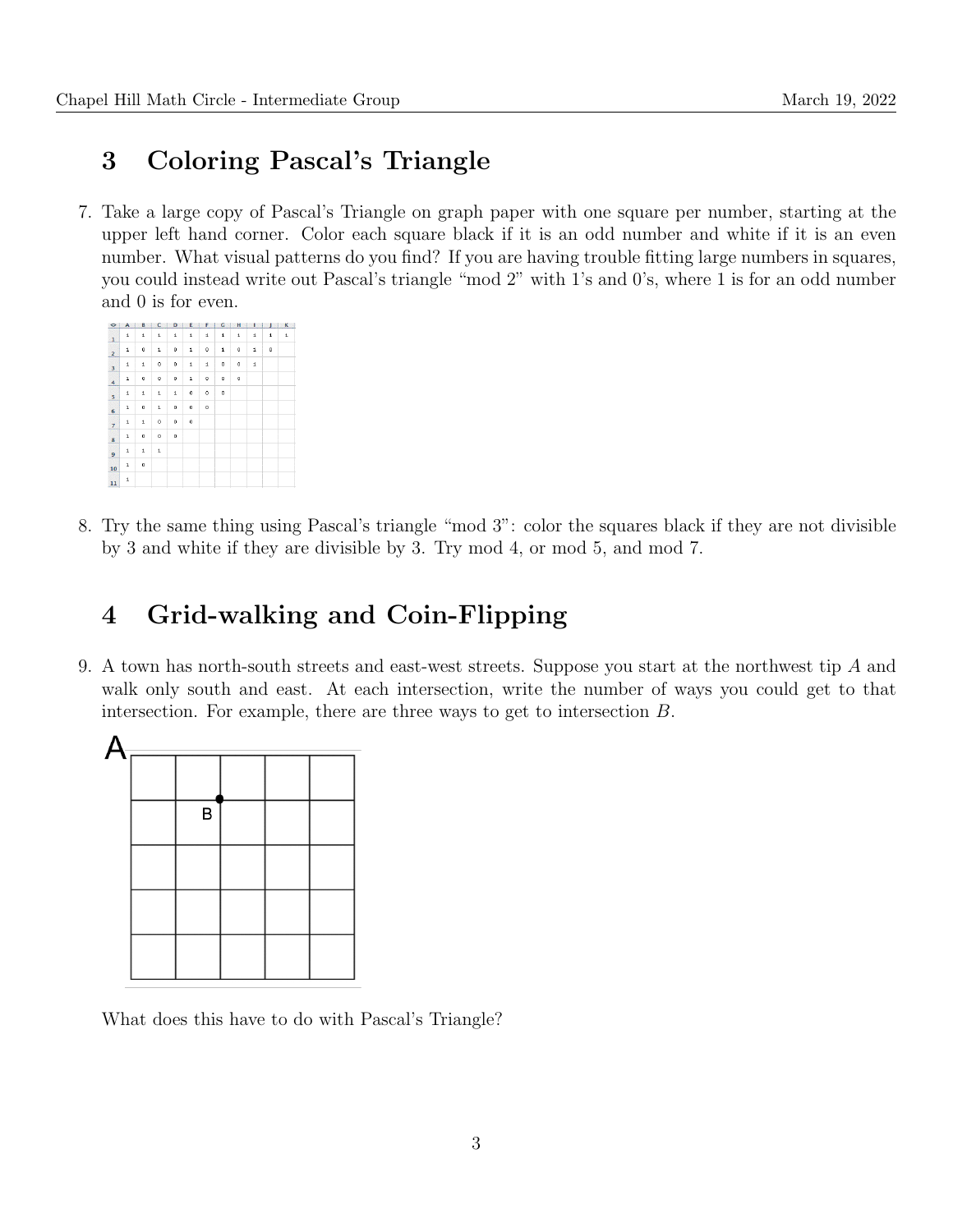10. If three coins are tossed, what is the chance of getting 0 heads? 1 head? 2 heads? 3 heads?

| Possible result  | Possible ways of      | $\#$ of ways   Probability |
|------------------|-----------------------|----------------------------|
| for three coins  | obtaining this result |                            |
| 0 heads, 3 tails | TTT                   |                            |
| 1 head, 2 tails  | TTH, THT, HTT         |                            |
| 2 heads, 1 tail  |                       |                            |
| 3 heads, 0 tails |                       |                            |

What about 4 coins?

| Possible result  | Possible ways of      | $\#$ of ways   Probability |
|------------------|-----------------------|----------------------------|
| for four coins   | obtaining this result |                            |
| 0 heads, 4 tails |                       |                            |
| 1 head, 3 tails  |                       |                            |
| 2 heads, 2 tails |                       |                            |
| 3 heads, 1 tail  |                       |                            |
| 4 heads, 0 tails |                       |                            |

Fill in the chart below with the probabilities for these numbers of coins.

|             | 0 heads | 1 head 2 heads 3 heads 4 heads 5 heads |  |  |
|-------------|---------|----------------------------------------|--|--|
| one coin    |         |                                        |  |  |
| two coins   |         |                                        |  |  |
| three coins |         |                                        |  |  |
| four coins  |         |                                        |  |  |
| five coins  |         |                                        |  |  |

How is this related to the previous problem about walking through town?

How can you use this coin example to show that the sum of the numbers on a row of pascal's triangle is a power of 2?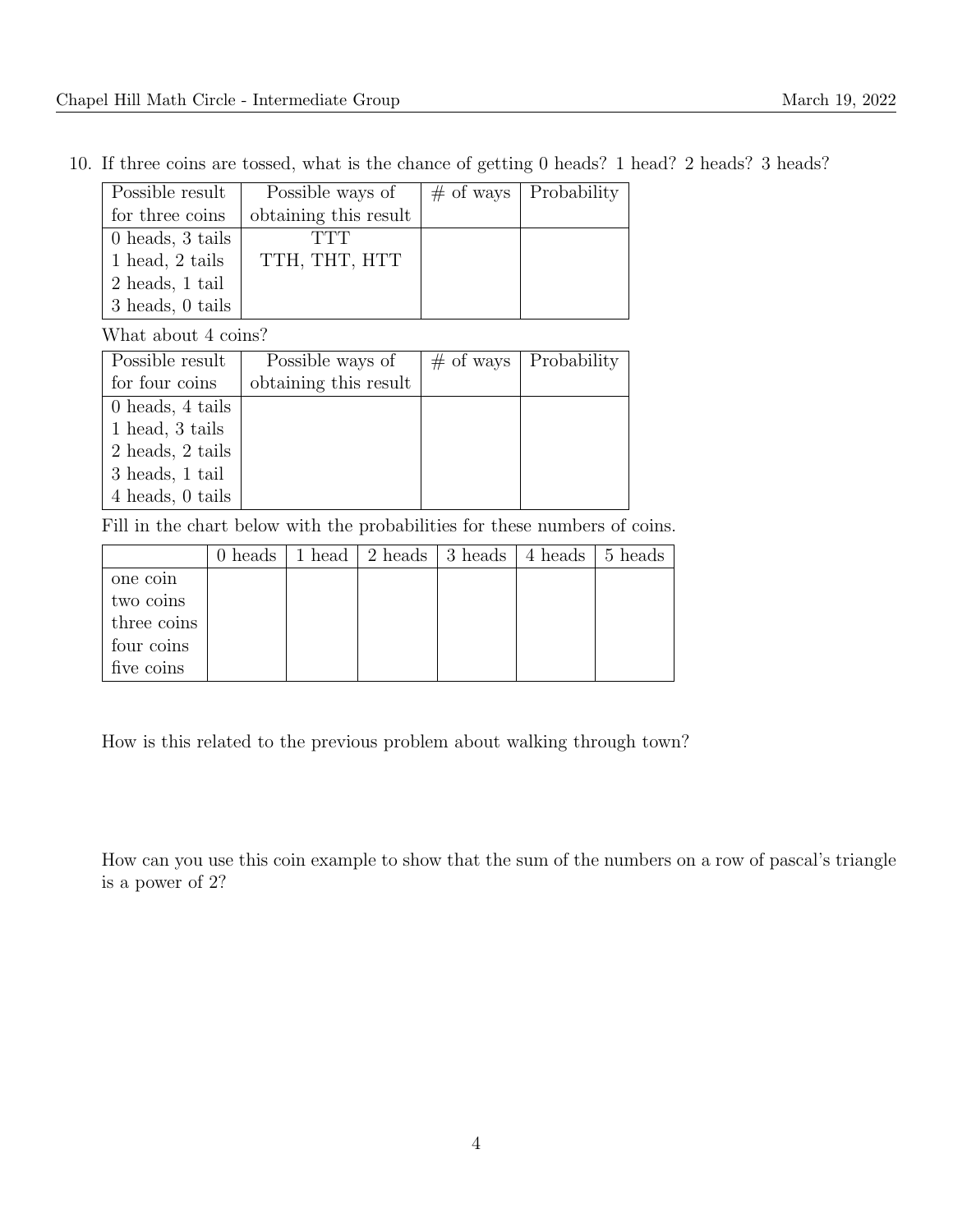#### 5 Choose Numbers (a.k.a. Binomial Coefficients)

- 11. The notation  $\binom{5}{2}$  $_2^5$ ) is pronounced "Five choose 2" and represents the number of ways to choose 2 kittens out of 5 to take home with you. The order in which you choose doesn't matter.
	- $(a)$   $\binom{5}{2}$  $\binom{5}{2}$  can be evaluated as  $\frac{5 \cdot 4}{2 \cdot 1}$  $2 \cdot 1$  $= 10$ . Explain why. (b)  $\binom{7}{3}$  $\binom{7}{3}$  can be evaluated as  $\frac{7 \cdot 6 \cdot 5}{3 \cdot 2 \cdot 1}$  $3 \cdot 2 \cdot 1$  $= 35$ . Explain why.
- 12. (a) How can you evaluate  $\binom{10}{3}$  $\binom{10}{3}$ ?
	- (b) How can you find  $\binom{10}{7}$  $\binom{10}{7}$ ?
	- (c) How are these two numbers related?
	- (d) How could you have predicted that relationship without doing any math?
- 13. Evaluate the numbers  $\binom{5}{0}$  $\binom{5}{0}$ ,  $\binom{5}{1}$  $\binom{5}{1}$ ,  $\binom{5}{2}$  $_{2}^{5}$ ,  $\binom{5}{3}$  $\binom{5}{3}$ ,  $\binom{5}{4}$  $\binom{5}{4}$ ,  $\binom{5}{5}$  $_{5}^{5}$ ). Find these numbers in Pascal's Triangle.
- 14. Where does the number  $\binom{n}{k}$  $\binom{n}{k}$  reside in Pascal's triangle?
- 15. Your friend's cat had 7 kittens and is giving them away. There is one especially playful black kitten that we'll call Spooky
	- (a) In choose notation, write down the number of ways to choose 4 kittens to take home with you.
	- (b) In choose notation, write down the number of ways to choose 4 kittens to take home with you if you insist on leaving Spooky behind.
	- (c) In choose notation, write down the number of ways to choose 4 kittens to take home with you if you insist on taking Spooky home.
	- (d) Write an equation to describe the relationship between these three numbers.
	- (e) Use the kitten story to explain why the choose numbers can be found in Pascal's Triangle.